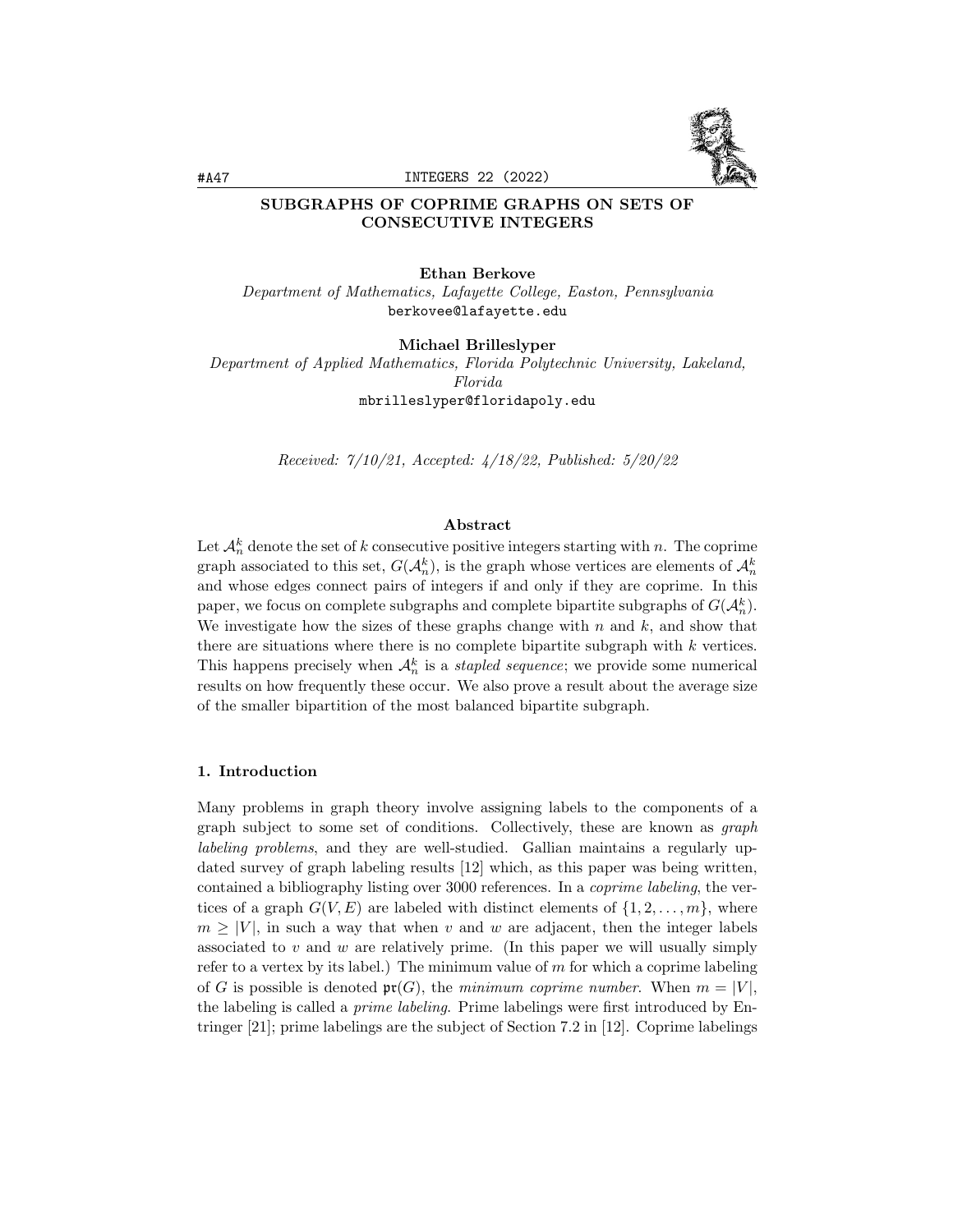are an emerging variation of graph vertex labeling problems; results of this type can be found, for example, in  $[1]$ ,  $[3]$ , and  $[16]$ .

Prime and coprime labeling can be interpreted in the context of the coprime graph on the integers,  $G(\mathbb{Z})$ , which is the graph that has elements of  $\mathbb{Z}$  as its vertex set with an edge between m and n if and only if  $(m, n) = 1$ . Given a set of integers A, one can also study  $G(\mathcal{A})$ , the subgraph induced by restricting the vertex set of  $G(\mathbb{Z})$  to A. Let  $\mathcal{A}_n^k$  be the set of k consecutive integers starting at n. A finite graph  $G(V, E)$  that admits a prime labeling is a (possibly non-induced) subgraph of  $G(A_1^{|V|})$ . In a coprime labeling, one asks for a value of k so that the graph in question is a subgraph of  $G(\mathcal{A}_1^k)$ .

It is therefore an interesting question to study the coprime graph as a function of its label set. Erd˝os, in one of the earliest such references [8], investigated the size of the largest complete subgraph of  $G(A_1^k)$ . Results have also been proved for cycles  $[9]$ , tripartite subgraphs  $[20]$ , and Hamiltonicity  $[2]$ . Erdős and Selfridge  $[10]$ proved results about the size of the largest complete subgraph in the more general setting where the labels are a set of consecutive integers starting at some integer value greater than 1. We remark that a labeling using the set of consecutive integers starting at *n* is called a *n-prime labeling* in  $[2]$  and in Section 3 of  $[22]$ .

Our focus is on problems related to those listed in the previous paragraph, studying subgraphs of the coprime graph restricted to sets of consecutive integers,  $\mathcal{A}_n^k$ . Among the major results in this paper, we show in Theorem 1 that isolated vertices in the coprime graph can be characterized as satisfying one of two conditions. We show in Theorem 2 that a complete bipartite subgraph  $K_{m,k-m}$  of the coprime graph is most balanced when the vertices in one bipartition are the so-called central vertices of the graph. In fact, it is possible for there to be no such bipartite subgraph; this happens when the label set is a stapled sequence (Corollary 4). We end with a result about the most balanced bipartite subgraph, showing in Theorem 5 that the average size of the smaller bipartition vertex set over all possible intervals of length k grows as  $\frac{k}{\ln k}e^{-\gamma}$ , where  $\gamma$  is the Euler-Mascheroni constant.

Many of our results follow from analysis of the common factor graph, which is the complement graph of the coprime graph. Integers that are isolated vertices in the common factor graph play an important role in a number of subgraphs of the coprime graph. For example, these integers are also vertices that are part of every maximum complete subgraph of the coprime graph. It is less obvious that the same integers have a part to play in bipartite subgraphs too. Our analysis of which integers are isolated vertices is aided by the *modular table*, a matrix of values that tracks the remainders of vertex labels modulo a collection of small primes. The Chinese Remainder Theorem implies that for a fixed number of consecutive vertex labels there are only finitely many distinct modular tables.

This paper is organized as follows. In Section 2, we formally define the coprime graph, the common factor graph, and the modular table, providing some basic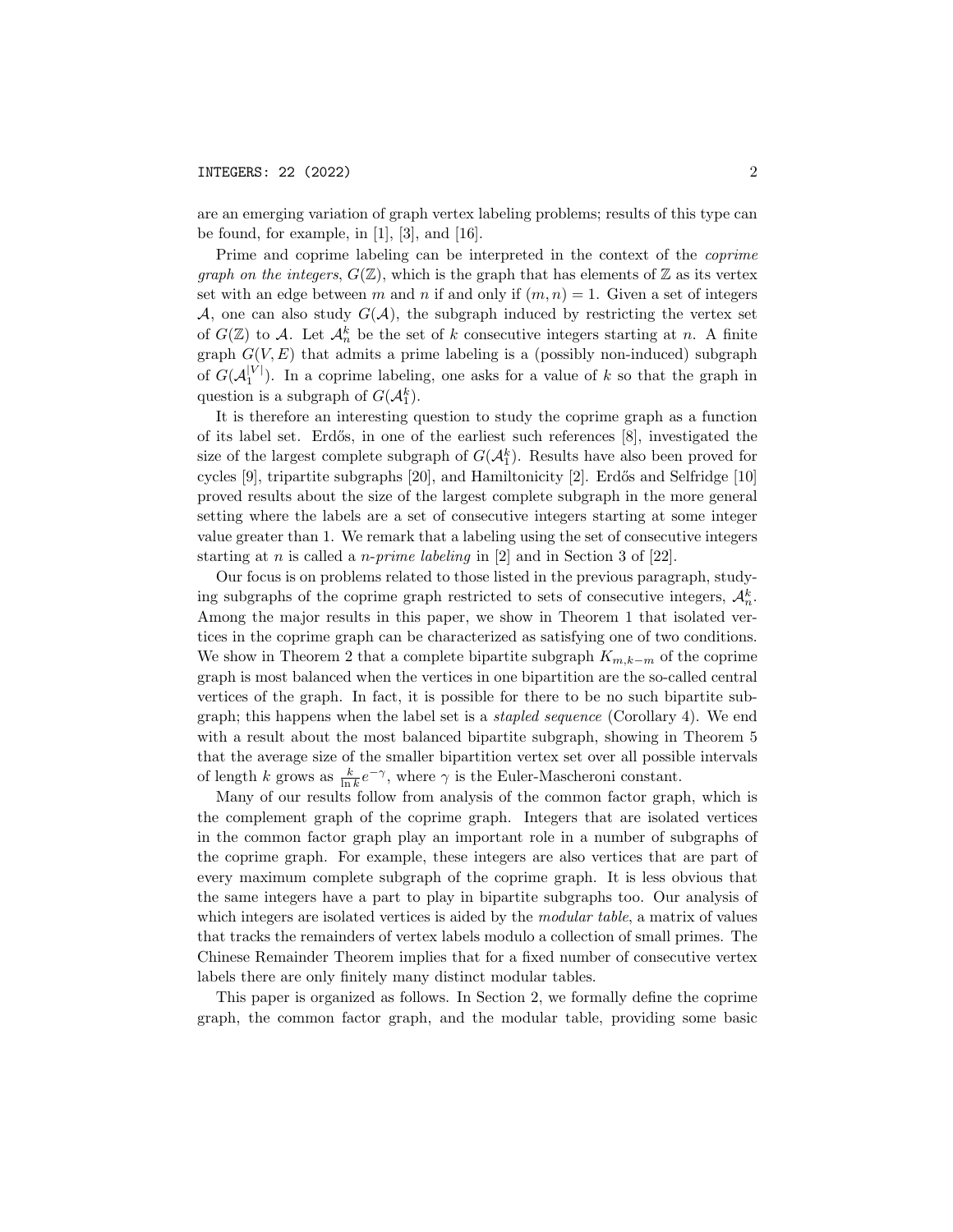properties of these objects. In Section 3, our focus shifts to maximum complete subgraphs and complete bipartite subgraphs of the coprime graph on sets of consecutive integers. The collection of isolated vertices in the common factor graph is an important component contributing to the maximum size of both subgraphs, and this section includes results on how the size of this collection changes as a function of the length and starting value of the label set. Results on stapled sequences are also recalled in this section. Section 4 is a methods section that outlines an algorithm based on the modular table which quickly finds stapled sequences of a particular size; results are in Table 2. A result on the asymptotic average size of the smaller bipartition of the most balanced complete bipartite subgraph of the coprime graph is presented in Section 5.

## 2. Basic Constructions

Let  $A$  be a set of k distinct positive integers. Usually  $A$  consists of consecutive positive integers, and we will let  $\mathcal{A}_n^k$  denote the set

$$
\{n, n+1, \ldots, n+k-1\}
$$

of size k. When  $n = 1$ , we may drop the subscript and write  $\mathcal{A}^k$  to denote the set  $\{1, 2, \ldots, k\}$ . As noted in the introduction, a prime labeling uses  $\mathcal{A}^k$  as the label set, where k is equal to the number of vertices,  $|V|$ , whereas in a coprime labeling  $k > |V|$  is possible.

Throughout this paper we will regularly consider two constructions: the coprime graph and its complement, the common factor graph. We recall these definitions.

**Definition 1.** The *coprime graph* of  $A$  is a graph whose k vertices are elements of A, and where two vertices are connected by an edge if and only if the two vertices are coprime to each other.

**Definition 2.** The *common factor graph* of  $A$  is a graph whose k vertices are elements of  $A$ , and where two vertices are connected by an edge if and only if the vertices have a common factor  $d \geq 2$ .

We denote the coprime graph of  $A$  by  $G(A)$  and the common factor graph by  $\overline{G}(\mathcal{A})$ . When  $\mathcal{A} = \mathcal{A}_n^k$  is a set of consecutive integers, the following result tells us more about the structure of the common factor graph.

**Proposition 1.** [7, Section 2] The graph  $\overline{G}(\mathcal{A}_n^k)$  is either connected or consists of a single connected subgraph and one or more isolated vertices.

Sketch of proof. One notes that all even numbers must be in a component, and that if a prime  $p \neq 2$  divides more than one element of  $\mathcal{A}_n^k$ , then at least one of those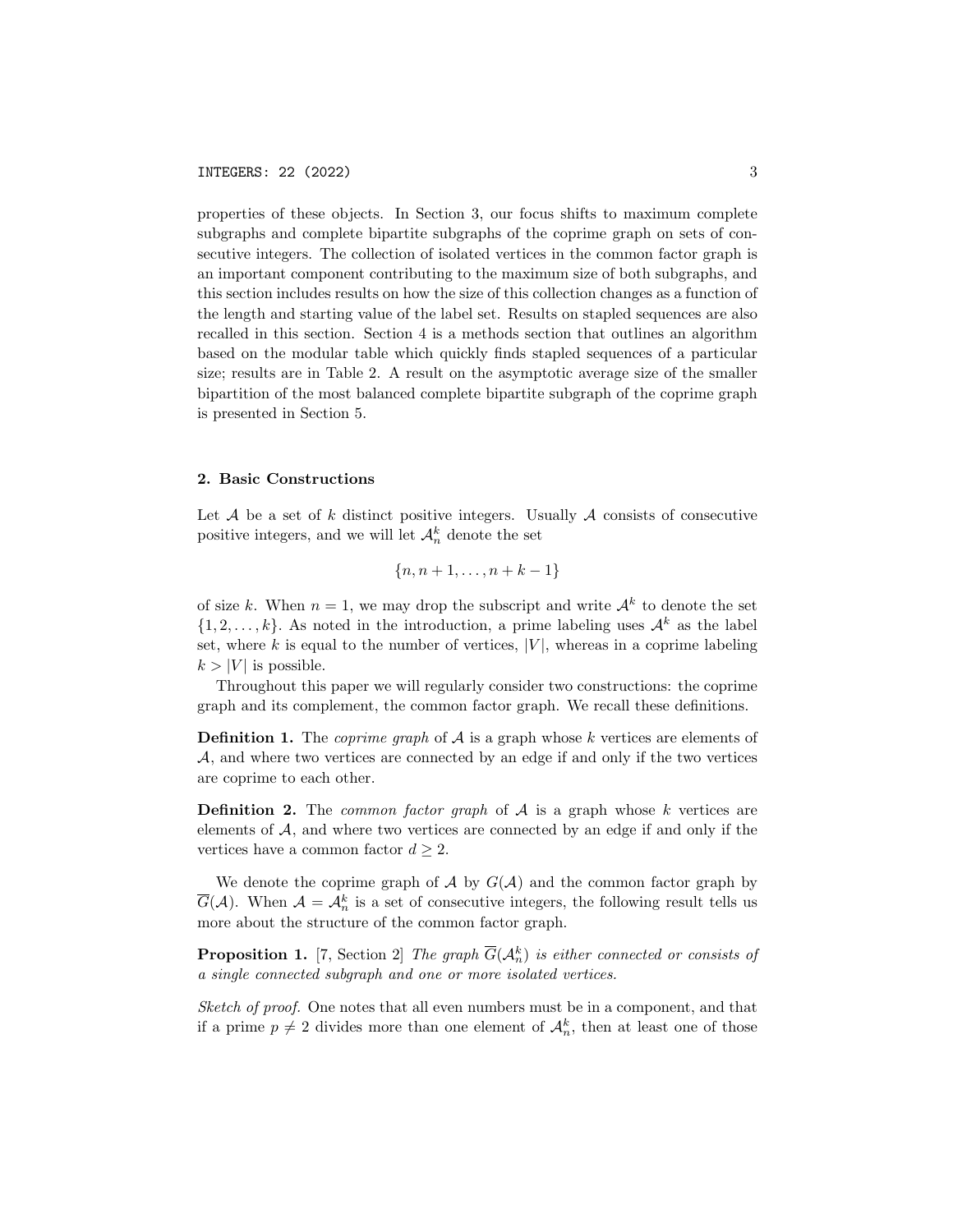elements is even, which implies that the component with  $p$ -divisible elements is in the same component as the even numbers. (See also the proof of Theorem 2.)  $\Box$ 

We recall some basic definitions from graph theory. Given a graph  $G$  and vertices u, v in the graph, the distance between u and v,  $d(u, v)$ , is the length of the shortest path between u and v. We say  $d(u, v) = \infty$  if no such path exists. We define the eccentricity of a vertex u to be  $\max_{v \in V} d(u, v)$ . Finally, the center of a graph is the subgraph induced by the vertices of minimum eccentricity.

We note that a vertex that is isolated in  $\overline{G}(\mathcal{A}_n^k)$  is connected to every other vertex in  $G(\mathcal{A}_n^k)$ . Therefore, these vertices will be part of every maximum complete subgraph of  $G(\mathcal{A}_n^k)$  and hence provide a lower bound on their size. Furthermore, whenever there are isolated vertices in  $\overline{G}(\mathcal{A}_n^k)$ , these vertices are also precisely the ones in the center of  $G(\mathcal{A}_n^k)$ . We will also see that isolated vertices in the common factor graph have an important role to play in complete bipartite subgraphs of  $G(\mathcal{A}_n^k)$ . The importance of these vertices motivates the following definition.

**Definition 3.** We call a vertex in the coprime graph  $G(A_n^k)$  a central vertex whenever that vertex is isolated in the common factor graph  $\overline{G}(\mathcal{A}_n^k)$ .

Using a direct construction of the common factor graph to count the number of connected components is computationally expensive. Instead, we describe a tabular approach based on modular arithmetic that stems from the observation that if  $p$ is a prime and  $p \geq k$ , then at most one integer in  $\mathcal{A}_n^k$  can have p as a factor. Hence, we may restrict our attention to primes strictly less than the interval length to determine the edges in the common factor graph, rather than the entire prime factorization of the vertices.

Given an interval  $A_n^k$ , we construct an  $r \times k$  modular table of remainders as follows. The r rows are indexed by  $2, 3, 5, \ldots p_r$ , the set of primes less than k. The k column numbers are indexed by elements  $m \in \mathcal{A}_n^k$ . The entry in the prime  $p_i$  row and column with index  $m$  is  $m \mod p_i$ .

**Example 1.** Table 1 shows the modular table (on the left) for the set  $\mathcal{A}_{181}^9$  =  $\{181, 182, \ldots, 189\}$ . In the table on the right, we only mark entries where the column number is evenly divisible by the row prime.

|  | 181 182 183 184 185 186 187 188 189 |  |  |  |  | 181 182 183 184 185 186 187 188 189 |  |  |  |  |
|--|-------------------------------------|--|--|--|--|-------------------------------------|--|--|--|--|
|  | 2 1 0 1 0 1 0 1 0 1                 |  |  |  |  |                                     |  |  |  |  |
|  | 3 1 2 0 1 2 0 1 2 0                 |  |  |  |  |                                     |  |  |  |  |
|  | 5 1 2 3 4 0 1 2 3 4                 |  |  |  |  |                                     |  |  |  |  |
|  | 7 6 0 1 2 3 4 5 6 0                 |  |  |  |  |                                     |  |  |  |  |

Table 1: Modular tables for  $\mathcal{A}_{181}^9$ .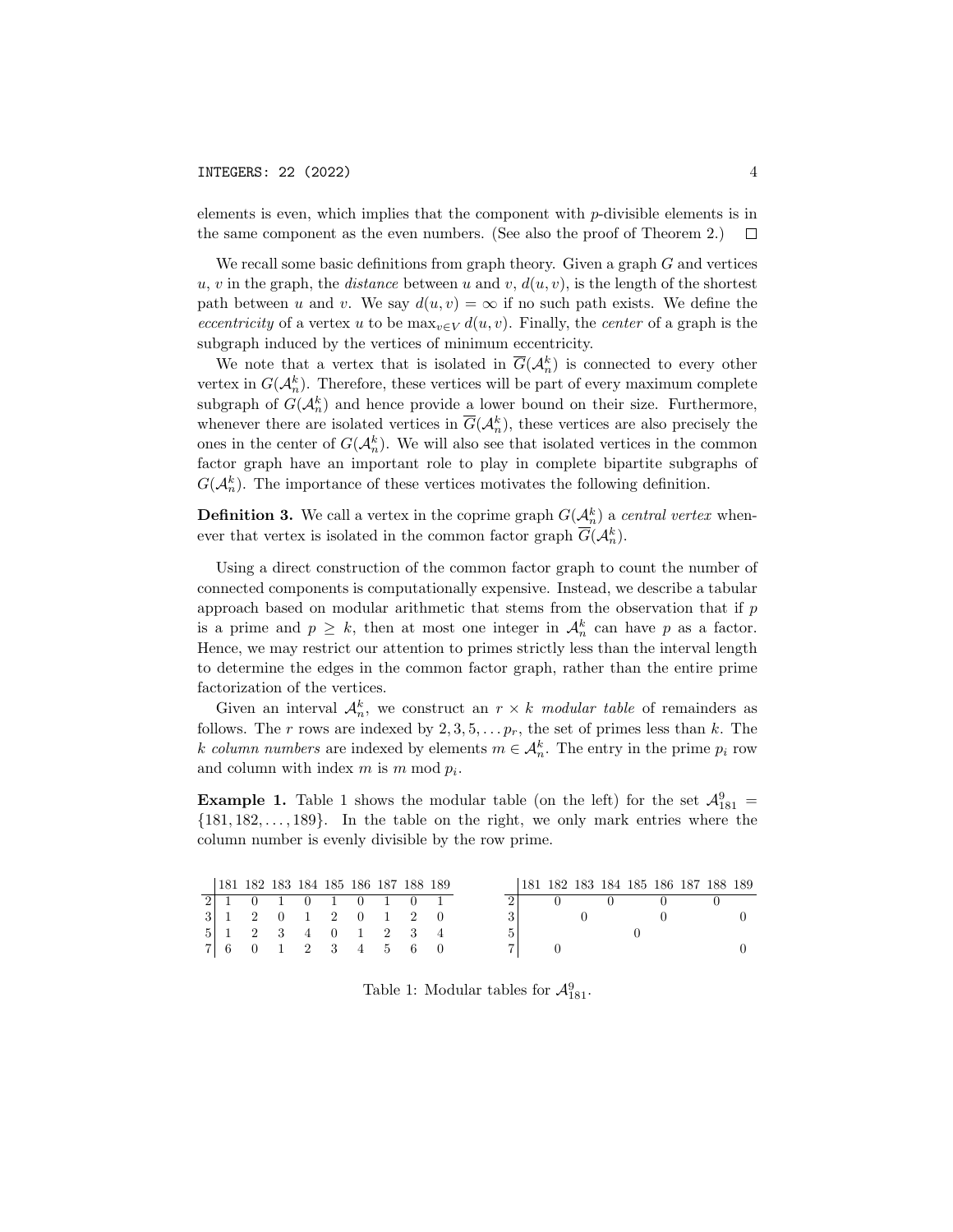Theorem 1. There are two conditions where a vertex associated to a column number is isolated in the common factor graph:

- 1. When the column contains no 0.
- 2. When each 0 in the column is the only 0 in its row.

*Proof.* From the sketch of Proposition 1, any prime divisor of a vertex in  $\overline{G}(\mathcal{A}_n^k)$ that is isolated does not evenly divide any other element of  $\mathcal{A}_n^k$ . The first condition corresponds to the situation where a vertex's prime divisors are all  $k$  or greater. The second condition corresponds to the situation where some or all of the prime divisors of a vertex are less than k.  $\Box$ 

We note that our modular table is similar to a table described in [14, Section 2], and that the second condition in Theorem 1 is closely related to [14, Definition 2.5] (although used in a different context). Referring to Table 1, we see that the columns corresponding to the prime number 181 and  $187 = 11 \times 17$  have no zeros, and the column corresponding to  $185 = 5 \times 37$  has one 0, which is the only 0 in its row. Thus, the common factor graph of  $\mathcal{A}_{181}^9$  consists of one large connected component consisting of {182, 183, 184, 186, 188, 189} and three isolated vertices: 181, 185 and 187. The common factor graph of  $\mathcal{A}_{181}^9$  is shown in Figure 1.



Figure 1: The common factor graph of  $\mathcal{A}_{181}^9$ .

We are interested in the properties of modular tables for various values of  $k$ . The following number theoretic function will appear regularly in our analysis of the enumeration of such tables.

**Definition 4.** Let m be a positive integer,  $p_i$  the  $i^{th}$  prime number, and  $\pi(m)$  the number of primes less than or equal to  $m$ . Then the *primorial* of  $m$ , denoted by  $m\#$ , is defined by  $m\# = \prod_{i=1}^{\pi(m)} p_i$ .

The primorial function grows very quickly. It is known, for example [18], that

$$
p_r \# = e^{(1+o(1))r \log r}, \tag{1}
$$

where  $p_r$  is the rth prime.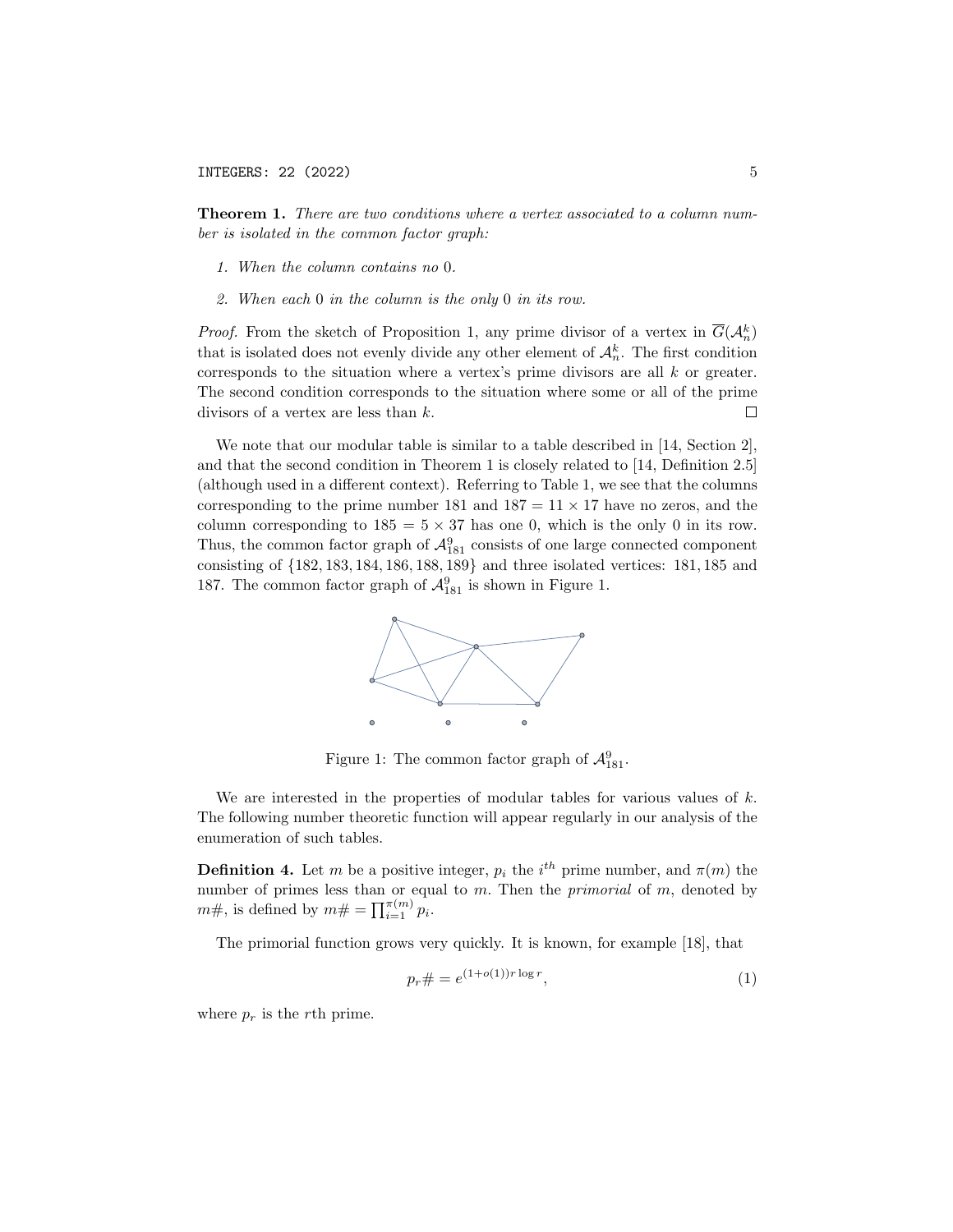We recall that the entries in Table 1 are the remainders upon division by the set of prime numbers less than 9, the size of  $\mathcal{A}_{181}^9$ . As a modular table is completely determined by the entries in its first column, by the Chinese Remainder Theorem there are  $2 \cdot 3 \cdot 5 \cdot 7 = 210 = (9-1) \# = 8 \#$  distinct  $4 \times 9$  modular tables. Therefore, as *n* varies, the modular tables associated to  $\mathcal{A}_n^9$  repeat with period 8#. More generally, for a fixed value of  $k$ , data pulled from the coprime and common factor graphs associated to  $\mathcal{A}_n^k$  are periodic with period the product of the primes in the modular table, specifically  $(k-1)\#$ .

## 3. Subgraphs of the Coprime Graph

Although we will focus on bipartite subgraphs in this section, we start with some results on complete subgraphs of coprime graphs. Using an equivalent formulation, Erdős and Selfridge investigated the minimum and maximum sizes of the largest complete subgraphs of  $G(\mathcal{A}_n^k)$  over all values of n [10]. For example, they proved the following result, where  $F(n, k)$  is the size of a maximum complete subgraph of  $G(\mathcal{A}_n^k)$ :

**Proposition 2.** [10, Theorem 1] The following inequality holds:

$$
\max_{n} F(n,k) > \pi(k) + \left(\log 2 - \frac{1}{2} - o(1)\right) \frac{k}{(\log k)^2}.
$$

Here,  $\log x$  denotes the natural log. Erdős and Selfridge also noted that

$$
\max_n F(n,k) < (2+o(1))\frac{k}{\log k},
$$

which follows from an application of the Selberg Sieve. We prove a couple of elementary results about  $F(n, k)$  as a function of two variables.

**Proposition 3.** For all  $n$  and  $k$ ,

$$
|F(n,k) - F(n+1,k)| \le 1.
$$

In addition,

$$
0 \le F(n, k+1) - F(n, k) \le 1.
$$

*Proof.* First assume that  $F(n, k) \geq F(n + 1, k)$ , and take a complete subgraph of maximum size in  $G(\mathcal{A}_n^k)$ . If the vertex n is in the subgraph, removal of that vertex implies that  $F(n + 1, k) \geq F(n, k) - 1$ . Otherwise, by the inequality assumption,  $F(n, k) = F(n+1, k)$ . There is an analogous argument when  $F(n, k) \leq F(n+1, k)$ .

To prove the second assertion, we note that  $F(n, k+1) \ge F(n, k)$  as  $\mathcal{A}_n^k \subset \mathcal{A}_n^{k+1}$ . If there were a complete subgraph of size  $F(n,k) + a$  in  $G(\mathcal{A}_n^{k+1})$  with  $a > 1$ ,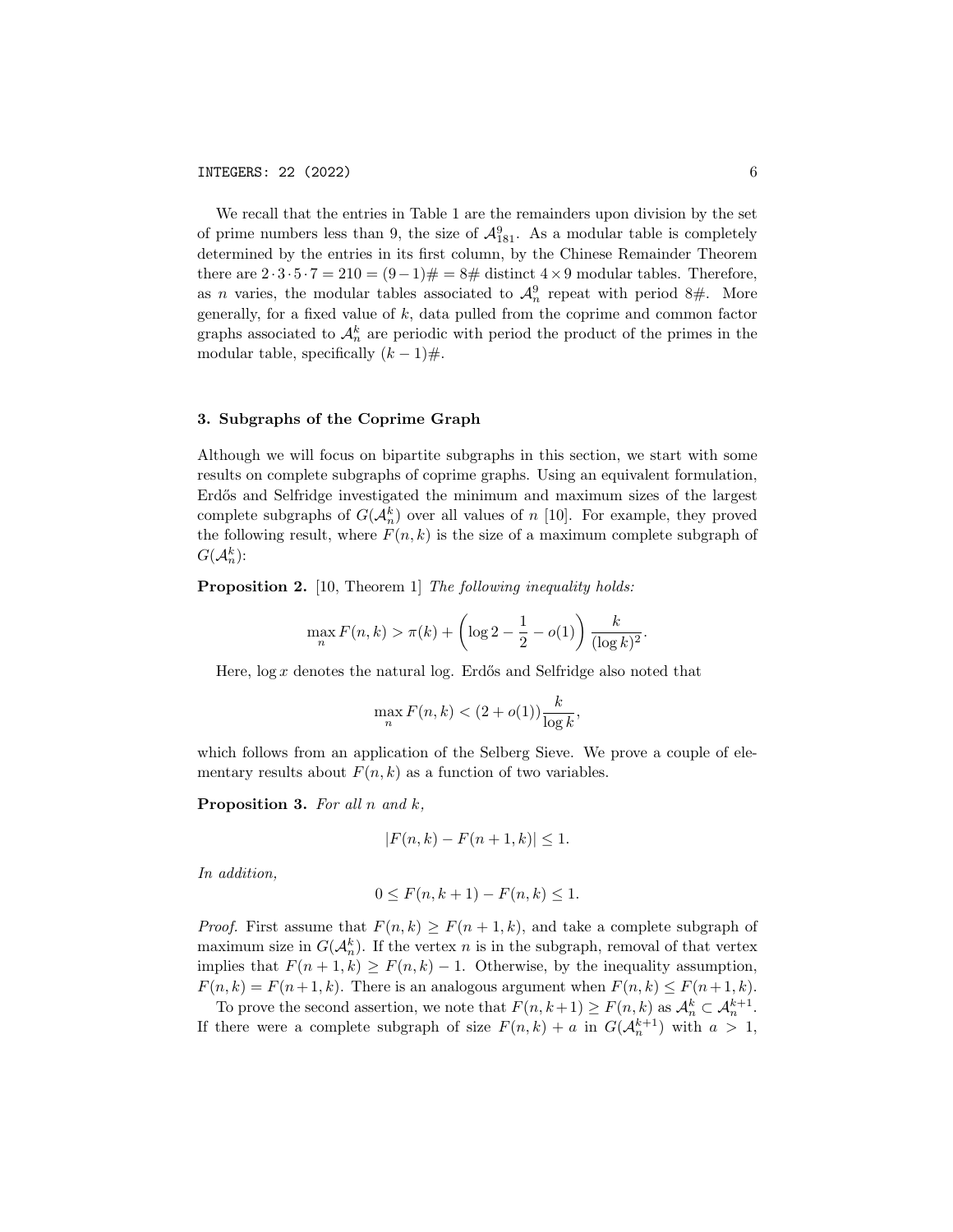## INTEGERS: 22 (2022) 7

then the removal of the vertex  $n + k$  from the complete subgraph would result in a complete subgraph of size greater than  $F(n, k)$  in  $G(A_n^k)$ , which is impossible.  $\Box$ 

We remark that, given a subset  $A \subseteq \mathcal{A}_n^k$ , one can check if the subset's induced subgraph,  $G(\mathcal{A}) \subseteq G(\mathcal{A}_n^k)$ , is a complete subgraph using the modular table for  $\mathcal{A}_n^k$ . The condition is straightforward: consider the columns associated to  $\mathcal{A}-$ there can be at most one 0 per row in these columns. However, in practice, this condition does not seem to lead to a straightforward way to find a maximum complete subgraph in a coprime graph. We note that the general problem of finding a maximum complete subgraph of an arbitrary graph is an NP-hard problem [13].

It might appear from the proof of Proposition 3 that results about maximum complete subgraphs could be proven using induction. Unfortunately, relationships between such subgraphs are subtle, even in sets of consecutive integers with a lot of overlap. For example,  $F(11, 10) = F(11, 11) = 6$ , but the maximum complete subgraphs in  $G(\mathcal{A}_{11}^{10})$  that have the greatest overlap with the maximum complete subgraph with vertex set  $\{11, 13, 17, 19, 20, 21\}$  in  $G(\mathcal{A}_{11}^{11})$  have the vertex sets {11, 13, 15, 16, 17, 19} and {11, 13, 14, 15, 17, 19}, each sharing only four elements.

For the rest of this section we will consider complete bipartite subgraphs of the coprime graph. This is a statement about  $\mathcal{A}_n^k$ , and whether it can be partitioned into two subsets so that every element in the first set is coprime with every element in the second set. We note that we allow integers within the same subset to be coprime with each other, so that when we pass to the graphical setting, the subgraphs corresponding to the subsets need not be induced subgraphs of  $G(A_n^k)$ . As a followup question, we wish to determine the complete bipartite subgraph,  $K_{m,k-m}$ , should it exist, whose bipartitions are closest in size. We refer to this bipartite graph as the most balanced. We will approach this problem through an analysis of the common factor graph  $\overline{G}(\mathcal{A}_n^k)$ . Recall from Proposition 1 that  $\overline{G}(\mathcal{A}_n^k)$  consists of a large connected component and some isolated vertices.

**Theorem 2.** Given a set of consecutive positive integers  $\mathcal{A}_n^k$ , the most balanced complete bipartite subgraph,  $K_{m,k-m}$ , of  $G(A_n^k)$  has the integers in the connected component of the common factor graph  $\overline{G}(\mathcal{A}_n^k)$  in one bipartition, and the isolated vertices in  $\overline{G}(\mathcal{A}_n^k)$ , i.e., the central vertices of  $G(\mathcal{A}_n^k)$ , in the other bipartition.

*Proof.* The argument parallels the argument for Proposition 1. Even integers in  $\mathcal{A}_n^k$ must be in the same partition,  $V_1$ , because they share a factor of 2. Similarly, if p is a prime factor of an even number in  $\mathcal{A}_n^k$ , vertices that are multiples of p must be in  $V_1$  as well. We continue this process prime-by-prime, which terminates because the initial set,  $\mathcal{A}_n^k$ , is finite. The vertices which remain in the other bipartition,  $V_2$ , have prime factors that do not occur as factors of any other vertex in  $\mathcal{A}_n^k$ . This follows since when a prime p divides more than one element of  $\mathcal{A}_n^k$ , at least one of those elements is even. In particular, each of the vertices in  $V_2$  is coprime with the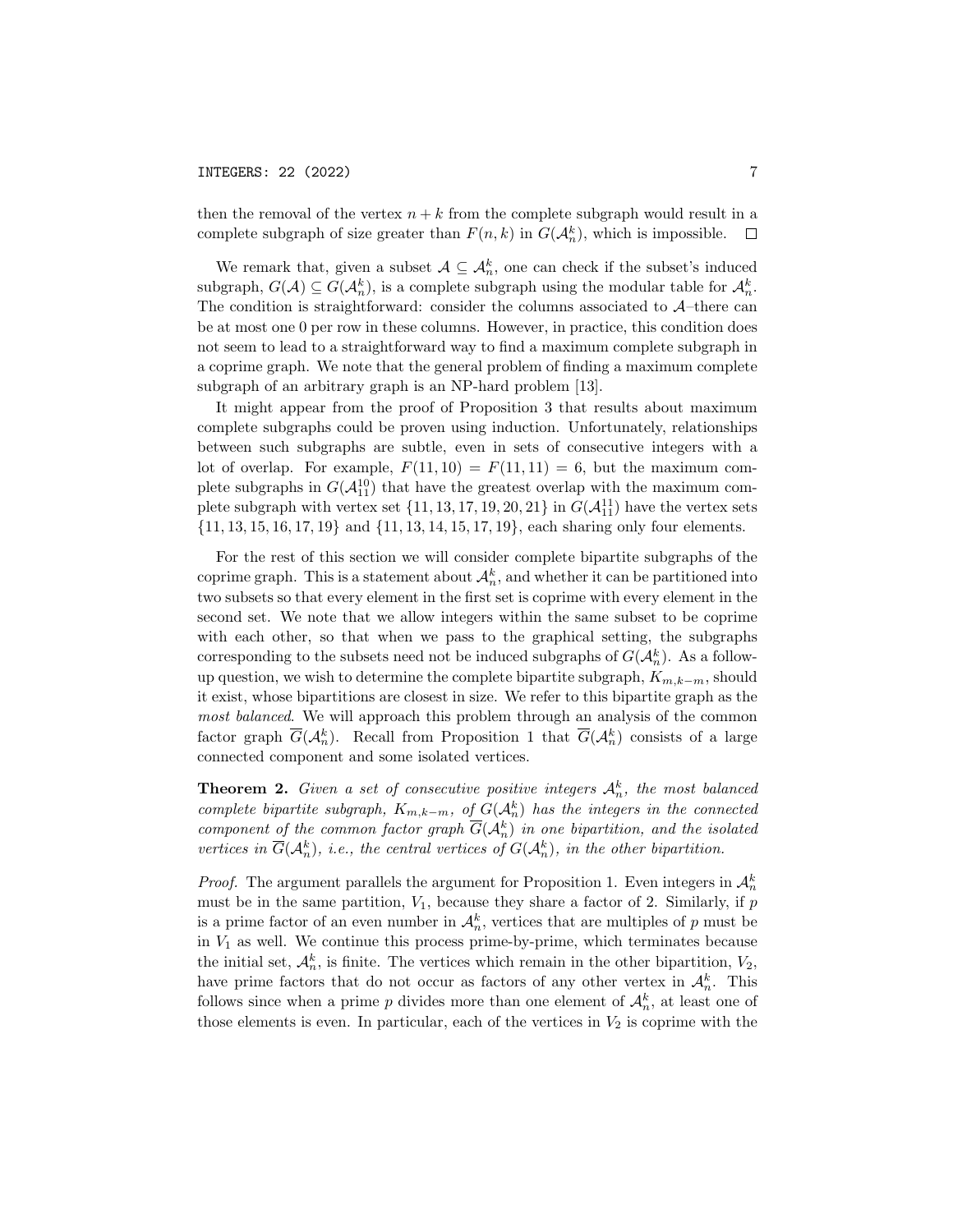other elements of  $\mathcal{A}_n^k$ . This implies that their eccentricity is 1, and hence they are central. Together, the central vertices form the largest set of vertices that can be in  $V_2$ .  $\Box$ 

Notice that the size of the set of isolated vertices in  $\overline{G}(\mathcal{A}_n^k)$  provides a lower bound for  $F(n, k)$ . The example for  $F(11, 10)$  above shows that this lower bound is not necessarily tight. Also, since the vertices in  $V_2$  are pairwise coprime, vertices in  $V_2$  can be moved to  $V_1$  while maintaining coprimality between the vertices in the bipartitions.

Theorem 2 tells us that the problem of finding complete bipartite subgraphs of the coprime graph whose bipartitions include all vertices is the same problem as finding isolated vertices in the common factor graph. We will use the coprime graph formulation in what follows, because of its connection with the modular table.

**Corollary 1.** Suppose  $\overline{G}(\mathcal{A}_n^k)$  has  $m > 0$  connected components. Then  $G(\mathcal{A}_n^k)$ contains  $m-1$  different-sized complete bipartite subgraphs with k vertices.

**Example 2.** The common factor graph of  $\mathcal{A}_{181}^9$  shown in Figure 1.

The graph  $\overline{G}(\mathcal{A}_{181}^9)$  has three isolated vertices: 181, 185, and 187. Therefore,  $K_{8,1}$ ,  $K_{7,2}$ , and  $K_{6,3}$  are the only complete bipartite subgraphs of  $G(\mathcal{A}_{181}^9)$  with 9 vertices, depending on whether the smaller bipartition contains one, two, or all three central vertices. The most balanced complete bipartite subgraph is  $K_{6,3}$ .

We note a couple of basic results on the number of isolated vertices, the first about prime labeling. Recall that  $\mathcal{A}^k = \{1, 2, ..., k\}.$ 

**Lemma 1.** The number of isolated vertices of  $\overline{G}(\mathcal{A}^k)$  is given by  $\pi(k) - \pi\left(\lfloor \frac{k}{2} \rfloor\right) + 1$ 

Proof. From the proof of Proposition 1, we know that isolated vertices are integers whose prime factors do not occur as factors of any other integer in  $\mathcal{A}^k$ . Since  $\mathcal{A}^k$ contains 1, and any prime less than or equal to  $\lfloor \frac{k}{2} \rfloor$  will divide more than one element of  $\mathcal{A}^k$ , integer labels of isolated vertices are either 1 or a prime greater than  $\lfloor \frac{k}{2} \rfloor$ .  $\Box$ 

**Example 3.** For the first 30 values of k, the number of isolated vertices in  $\overline{G}(\mathcal{A}^k)$ as given by Lemma 1 are

1, 2, 3, 2, 3, 2, 3, 3, 3, 2, 3, 3, 4, 3, 3, 3, 4, 4, 5, 5, 5, 4, 5, 5, 5, 4, 4, 4, 5, 5.

The last value in the list means that using the label set  $\mathcal{A}^{30}$ , there are five distinct complete bipartite graphs with 30 vertices that admit prime labelings, namely  $K_{29,1}$ ,  $K_{28,2}, K_{27,3}, K_{26,4}$ , and  $K_{25,5}$  (with vertex set  $\{1, 17, 19, 23, 29\}$ ). Lemma 1 and the Prime Number Theorem imply that the number of isolated vertices in  $\overline{G}(\mathcal{A}^k)$ grows as  $\frac{k}{2 \ln k}$ . We remark that the sequence in Example 3 is OEIS A076225, which is one greater than OEIS A056171. There is a related sequence, OEIS A080359,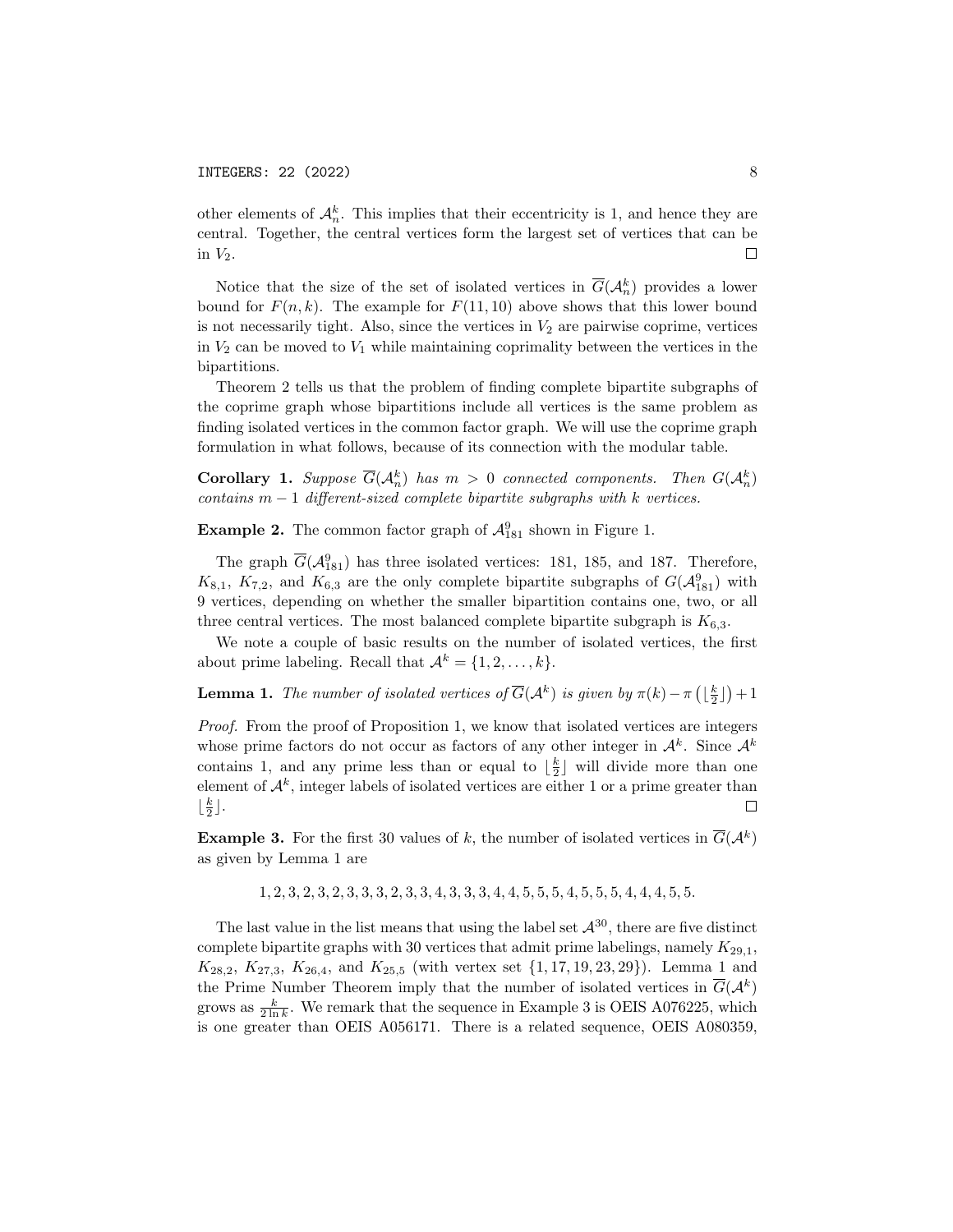where the mth term in the sequence is the first time  $m$  appears in OEIS A056171. It is also the smallest positive integer  $n$  where  $n!$  has  $m$  distinct prime factors.

The next result describes how the number of isolated vertices in  $\overline{G}(\mathcal{A}_n^k)$  changes as the length and starting point of the sequence of integers changes. From Proposition 3, one might expect these changes to be small. In contrast:

**Proposition 4.** Given any positive integer  $M$ , there exist values of  $n$  and  $k$  so that

- 1. the difference between the number of isolated vertices in  $\overline{G}(\mathcal{A}_n^k)$  and  $\overline{G}(\mathcal{A}_{n+1}^k)$ is at least M.
- 2. the number of isolated vertices in  $\overline{G}(\mathcal{A}_n^{k+1})$  is at least M less than in  $\overline{G}(\mathcal{A}_n^k)$ .

On the other hand, the number of isolated vertices in  $\overline{G}(\mathcal{A}_n^{k+1})$  can be no more than one greater than in  $\overline{G}(\mathcal{A}_n^k)$ .

Proof. The examples for both numbered parts of the proposition come from sets involving integers that satisfy the second condition in Theorem 1. Let  $N = p#$ for some prime p. We note that in the modular table for intervals of length  $p + 1$ , column  $N$  consists of all  $0$ 's.

For the first claim, consider the intervals  $\mathcal{A}_{N-p}^p$  and  $\mathcal{A}_{N-p+1}^p$ . We claim that the values  $\{N-p_r\}$ , where  $p_r$  is any prime strictly greater than  $\frac{p}{2}$  and less than p, will be isolated vertices in the graph  $\overline{G}(\mathcal{A}_{N-p}^p)$ . This follows as  $N \notin \mathcal{A}_{N-p}^p$ , using the observation that the only prime less than p which divides  $N - p_r$  is  $p_r$ . This implies that in the modular table for  $\mathcal{A}_{N-p}^p$ , the column  $N - p_r$  contains only one 0, and that 0 is the only one in its row. However, since  $N \in \mathcal{A}_{N-p+1}^p$ , none of the column numbers  $\{N-p_r\}$  correspond to isolated vertices in  $\overline{G}(\mathcal{A}_{N-p+1}^p)$ . From the discussion after Lemma 1, the number of primes between  $\frac{p}{2}$  and p grows as  $\frac{k}{2\ln(k)}$ and hence will eventually take on a value greater than or equal to any fixed  $\dot{M}$ . Therefore, by picking a suitable prime p, the number of isolated vertices in  $\mathcal{A}_{N-p+1}^p$ can be made to be at least M less than  $\mathcal{A}_{N-p}^p$ , for any M. An analogous argument with the sets  $\mathcal{A}_{N}^{p}$  and  $\mathcal{A}_{N+1}^{p}$  shows that the number of isolated vertices can increase as well.

We use similar examples for the second claim of the proposition. Consider the sets  $\mathcal{A}_{N-p}^p$  and  $\mathcal{A}_{N-p}^{p+1}$ . Then the same reasoning as above shows that by choosing a suitably large value of p,  $\overline{G}(\mathcal{A}_{N-p}^{p+1})$  has at least M fewer isolated vertices than  $\overline{G}(\mathcal{A}_{N-p}^p)$ , for any fixed value of M.

For the final claim, when  $\overline{G}(\mathcal{A}_n^{k+1})$  has more isolated vertices than  $\overline{G}(\mathcal{A}_n^k)$ , consider those graphs' respective modular tables. By Theorem 1, the addition of the  $(k+1)$ st column will not convert a non-isolated vertex in  $\overline{G}(\mathcal{A}_n^k)$  into an isolated one in  $\overline{G}(\mathcal{A}_n^{k+1})$ . Therefore, any increase happens as the  $(k+1)$ st column satisfies one of the conditions of Theorem 1. $\Box$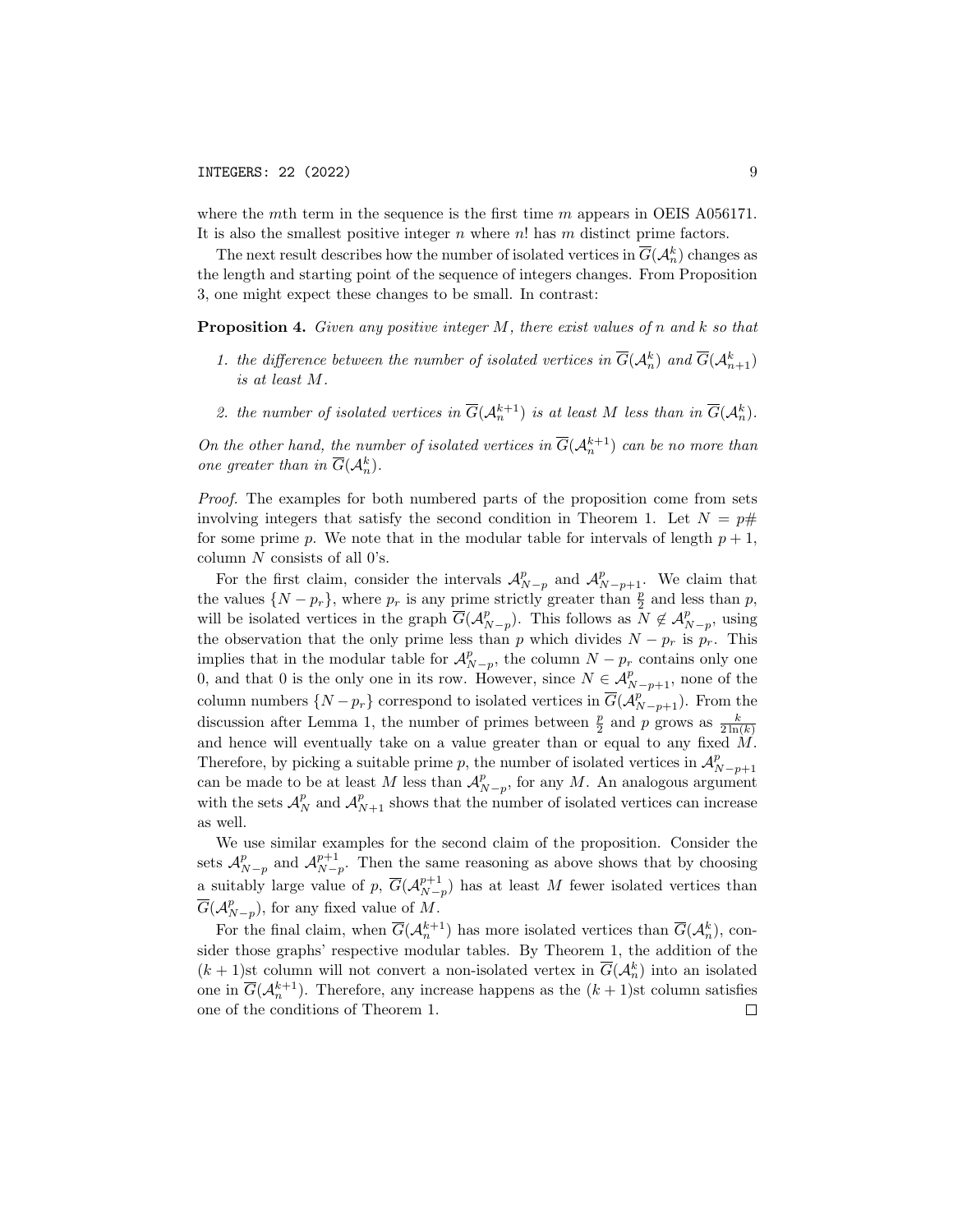Although Proposition 4 suggests that it may be difficult to say much about the overall behavior of the number of isolated vertices in  $\overline{G}(\mathcal{A}_n^k)$ , there is a characterization for this number for small values of n relative to k. This next result can be thought of as a significant generalization of Lemma 1.

# **Theorem 3.** For  $n > 3$  and  $1 < n \leq k + 1$ , the number of isolated vertices in  $\overline{G}(\mathcal{A}_n^k)$  is given by  $\pi(n+k-1)-\pi\left(\frac{n+k-1}{2}\right)$ .

*Proof.* Since  $\mathcal{A}_n^k = \{n, n+1, \ldots, n+k-1\}$ , we are only considering column numbers less than or equal to 2k. We can check directly that the claim holds for  $3 < n \leq 9$ , so assume that  $n > 9$ . We claim that any column number that both satisfies the hypotheses of this theorem and is an isolated vertex must be prime. To see this, take a composite column number  $m \leq 2k$  and let  $p_1$  be its smallest prime divisor. We note that if  $p_1 \leq \frac{k}{2}$ , then  $\mathcal{A}_n^k$  will contain at least two integers evenly divisible by  $p_1$ , and so m is not isolated. However, if  $p_1 > \frac{k}{2}$ , then  $m \ge p_1^2 > (\frac{k}{2})^2 > 2k$  as we are assuming that  $n > 9$ , and hence  $k \geq 9$ . This implies that  $m \notin \mathcal{A}_n^k$ .

Therefore, we may restrict our attention to prime column numbers. We note that not all prime numbers in  $\mathcal{A}_n^k$  correspond to isolated vertices, for example, those that are less than or equal to  $\frac{k}{2}$ . We can be more specific. Say that the prime column number p lies in the interval  $[k, n+k]$ . Then in order for the 0 in p's column to only appear once in the modular table, we must have  $2p > n + k - 1$ , which implies that  $p > \frac{n+k-1}{2}$ . We conclude that the only possible column numbers which correspond to isolated vertices are prime numbers that are larger than  $\frac{n+k-1}{2}$  and less than or equal to  $n + k - 1$ .  $\Box$ 

The reader may wish to compare Theorem 3 to results about prime and coprime labelings of complete bipartite graphs from a different point of view in [11, Proposition 2.3] and [16, Corollary 4.1].

The statements of Lemma 1, Proposition 4, and Theorem 3 show how the number of central vertices in the coprime graph changes with  $\mathcal{A}_n^k$ . The next two corollaries follow from Theorem 3.

**Corollary 2.** The number of isolated vertices of  $\overline{G}(\mathcal{A}_n^k)$  —equivalently the number of central vertices of  $G(A_n^k)$ —roughly increases as n increases from 1 to k.

*Proof.* We analyze  $\pi(n+k) - \pi\left(\frac{n+k}{2}\right)$ , as n goes from 1 to k, using the Prime Number Theorem:  $\pi(x) \sim \frac{x}{\log x}$ . We use the fact that

$$
f(x) = \pi(x) - \pi\left(\frac{x}{2}\right) \sim \frac{x}{\log(x)} - \frac{\frac{x}{2}}{\log\left(\frac{x}{2}\right)} = \frac{x}{2} - \frac{\log\left(\frac{x}{4}\right)}{\log(x)\log\left(\frac{x}{2}\right)}.
$$

One checks that

$$
f'(x) = \frac{\left(\log\left(\frac{x}{8}\right) - 1\right)\log^2(x) + (2 + \log(2))\log(4)\log(x) - \log(2)\log(4)}{2\log^2\left(\frac{x}{2}\right)\log^2(x)}.
$$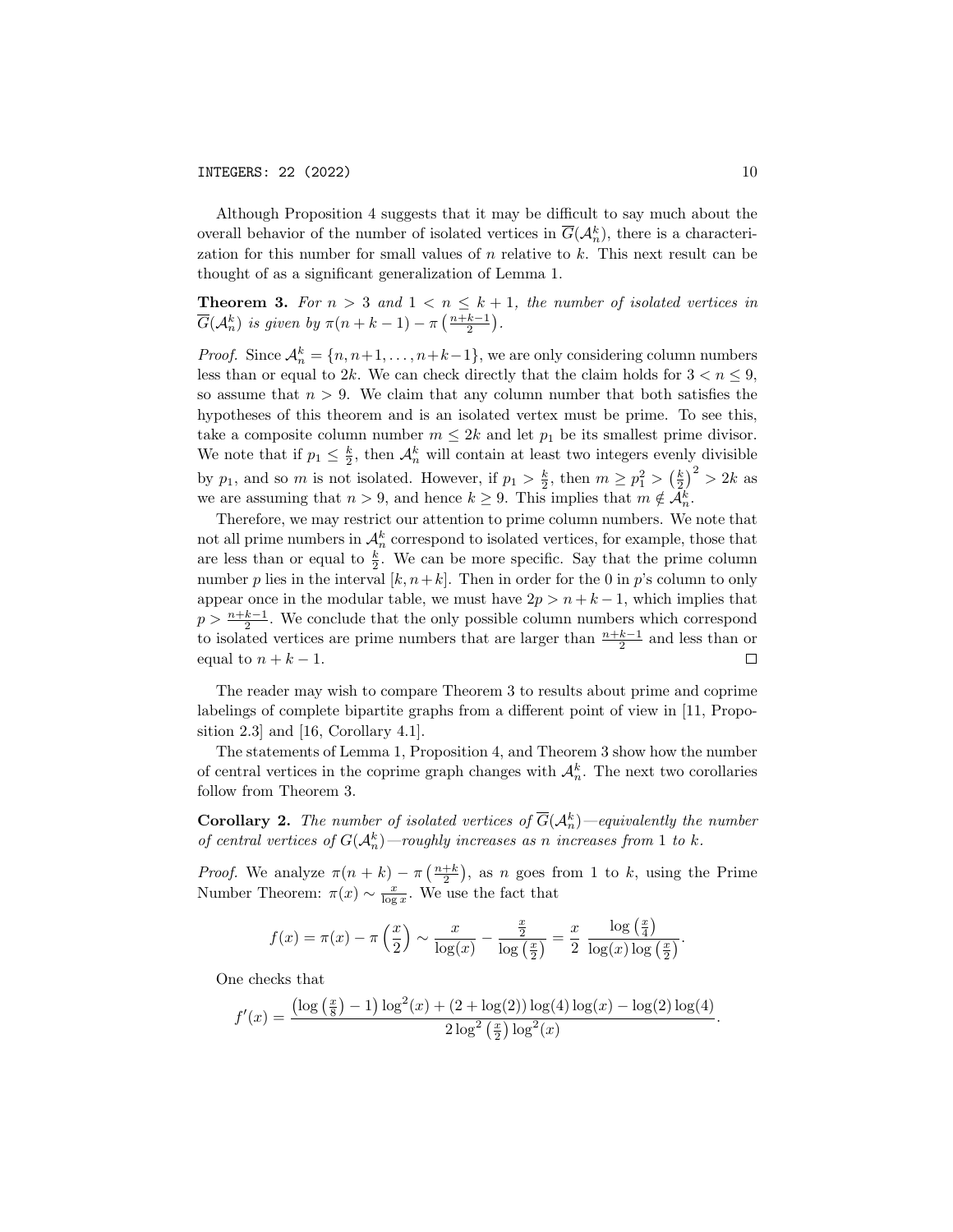The numerator is a cubic polynomial in  $log(x)$  with one real root:  $x \sim 1.41078$ . For the *n* and *k* values in Proposition 4,  $f'(x) > 0$ . Therefore,  $\pi(n+k) - \pi\left(\frac{n+k}{2}\right)$  tends to increase as  $n$  goes from 1 to  $k$ .  $\Box$ 

**Corollary 3.** For a fixed k, the maximum number of isolated vertices of  $\overline{G}(\mathcal{A}_n^k)$ equivalently the number of central vertices of  $G(A_n^k)$ —is at least  $\pi(2k) - \pi(k) \sim$  $k \frac{\log(\frac{k}{2})}{\log(2k) \log(k)}$ .

We get a more specific result using the following inequalities from [6]:

$$
\pi(x) \ge \frac{x}{\log x - 1}
$$
 for  $x \ge 5393$  and  $\pi(x) \le \frac{x}{\log x - 1.1}$  for  $x \ge 60184$ .

Therefore,

$$
\pi(2x) - \pi(x) \ge \frac{2x}{\log 2x - 1} - \frac{x}{\log x - 1.1}
$$
 (2)

for  $x \geq 60184$ . One can show by basic calculus techniques that the ratio of the righthand side of Inequality (2) and  $\frac{x}{\log x}$  approaches 1. A *Mathematica* plot confirms that

$$
\pi(2x) - \pi(x) \ge 0.9\left(\frac{x}{\log x}\right)
$$

holds for  $x \ge 1329$ .

We remark that the formula in Theorem 3 does not hold for  $n = 3$  (consider  $\mathcal{A}_3^3$ ) and in general for  $n > k + 1$  (consider  $\mathcal{A}_{7}^{5}$  and  $\mathcal{A}_{8}^{6}$ , for examples with undercounts and overcounts, respectively). Also, the number of isolated vertices in Corollary 3 gives a lower bound for  $F(n, k)$  as defined at the start of this section, and matches the dominant term in Proposition 2. The graph in Figure 2 shows how the number of isolated vertices with  $k = 600$  grows as *n* increases.



Figure 2: The number of isolated vertices in  $\overline{G}(\mathcal{A}_n^{600})$  with  $1 \le n \le 900$ .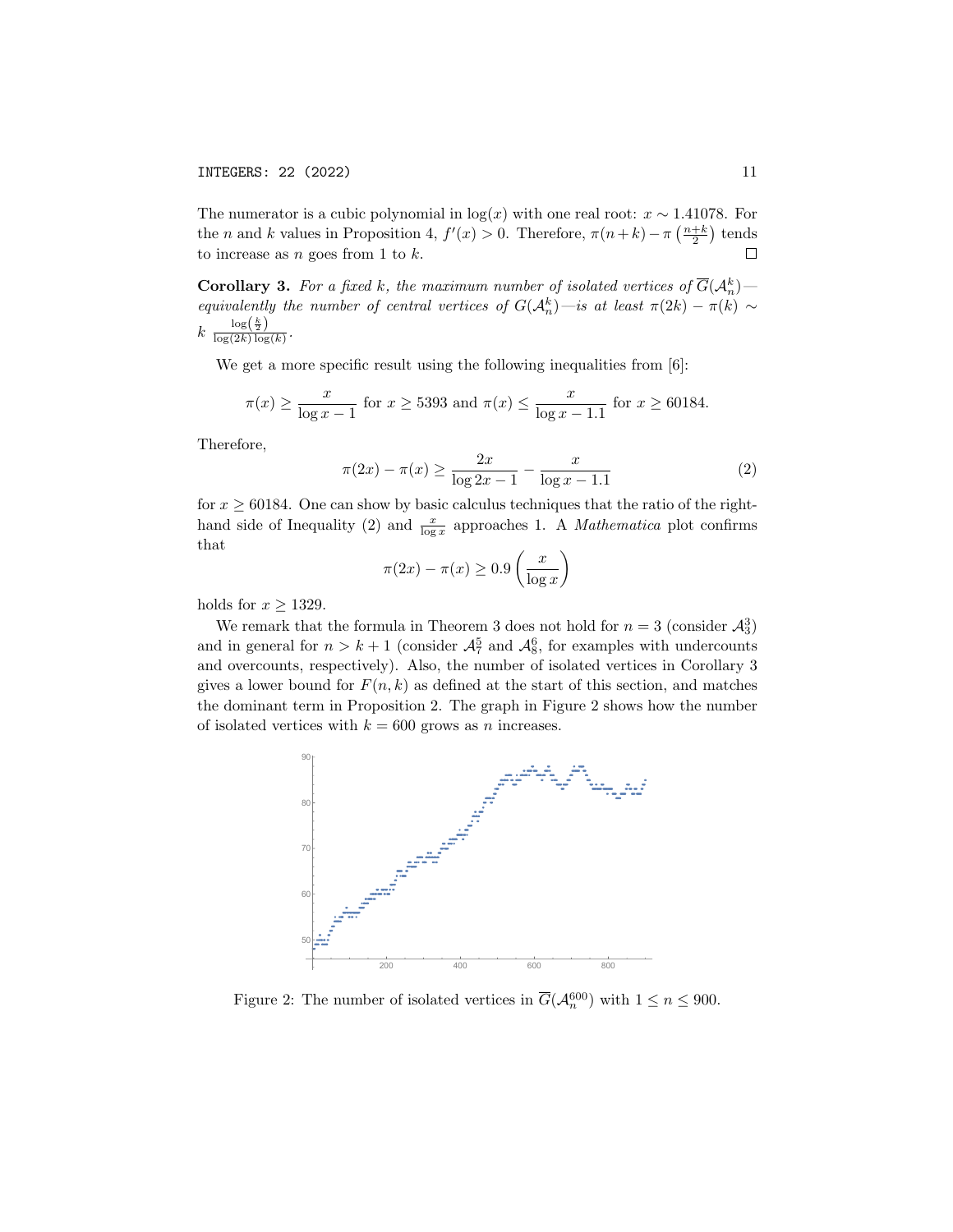For the final question in this section, we investigate whether it is always possible to split the entries of  $\mathcal{A}_n^k$  into two bipartitions of a complete bipartite subgraph. In particular, are there intervals  $\mathcal{A}_n^k$  where there are no central vertices in  $G(\mathcal{A}_n^k)$ ? In light of Theorem 2, an equivalent question is whether, for all intervals  $\mathcal{A}_n^k$ , the modular table either has a column with no 0's, or a column where each 0 is the only one in its row. If neither condition holds, then the large connected component described in Proposition 1 contains every integer in the sequence and there are no isolated vertices in  $\overline{G}(\mathcal{A}_n^k)$ . Although this is restrictive, intervals for which both situations fail can be realized for all  $k \geq 17$ .

**Definition 5.** Let  $\mathcal{A}_n^k$  be an interval with the property that in its modular table, every column contains at least one zero and at least one zero in each column is in a row with another zero. Then  $\mathcal{A}_n^k$  is a stapled sequence.

Stapled sequences have a long history. They were first studied by Pillai [19] in the 1930's and around the same time by Brauer [4]. Eggleton noted [7, Theorem 3] that there are intervals  $\mathcal{A}_n^k$  for all  $k \geq 17$  where  $\overline{G}(\mathcal{A}_n^k)$  contained no isolated vertices. Gassko, who coined the term "stapled sequence," conducted further investigations into their properties [14, 15]. For additional background and history of these sequences, see [7, 14].

**Corollary 4.** For all  $k \geq 17$  there exist sequences  $\mathcal{A}_n^k$  where there are no central vertices in  $G(A_n^k)$ , and hence for which there are no complete bipartite subgraphs  $K_{m,k-m}$  in  $G(\mathcal{A}_n^k)$ .

The first stapled sequence is

$$
\mathcal{A}_{2184}^{17} = \{2184, 2185, \dots, 2200\}.
$$

Since stapled sequences can be identified by a property of a modular table, the existence of one stapled sequence implies the existence of infinitely many, repeating with period  $(k-1)$ #. A list of the smallest n so that  $\mathcal{A}_n^k$  is a stapled sequence is OEIS A090318.

## 4. Stapled Sequences: Numerical Methods

The modular table framework provides an approach to readily determine the number of isolated vertices in  $\overline{G}(\mathcal{A}_n^k)$ . We briefly describe our algorithm, implemented in *Mathematica*, to find the number of isolated vertices in  $\overline{G}(\mathcal{A}_n^k)$  and in particular stapled sequences (see Figure 2). Given the interval length  $k$ , we know that modular tables repeat with period  $(k-1)\#$ , which makes the search-space large, but finite. Moreover, stapled sequences cannot contain any prime number larger than  $k$ , so we can restrict our searches to prime gaps–consecutive sequences of composite integers.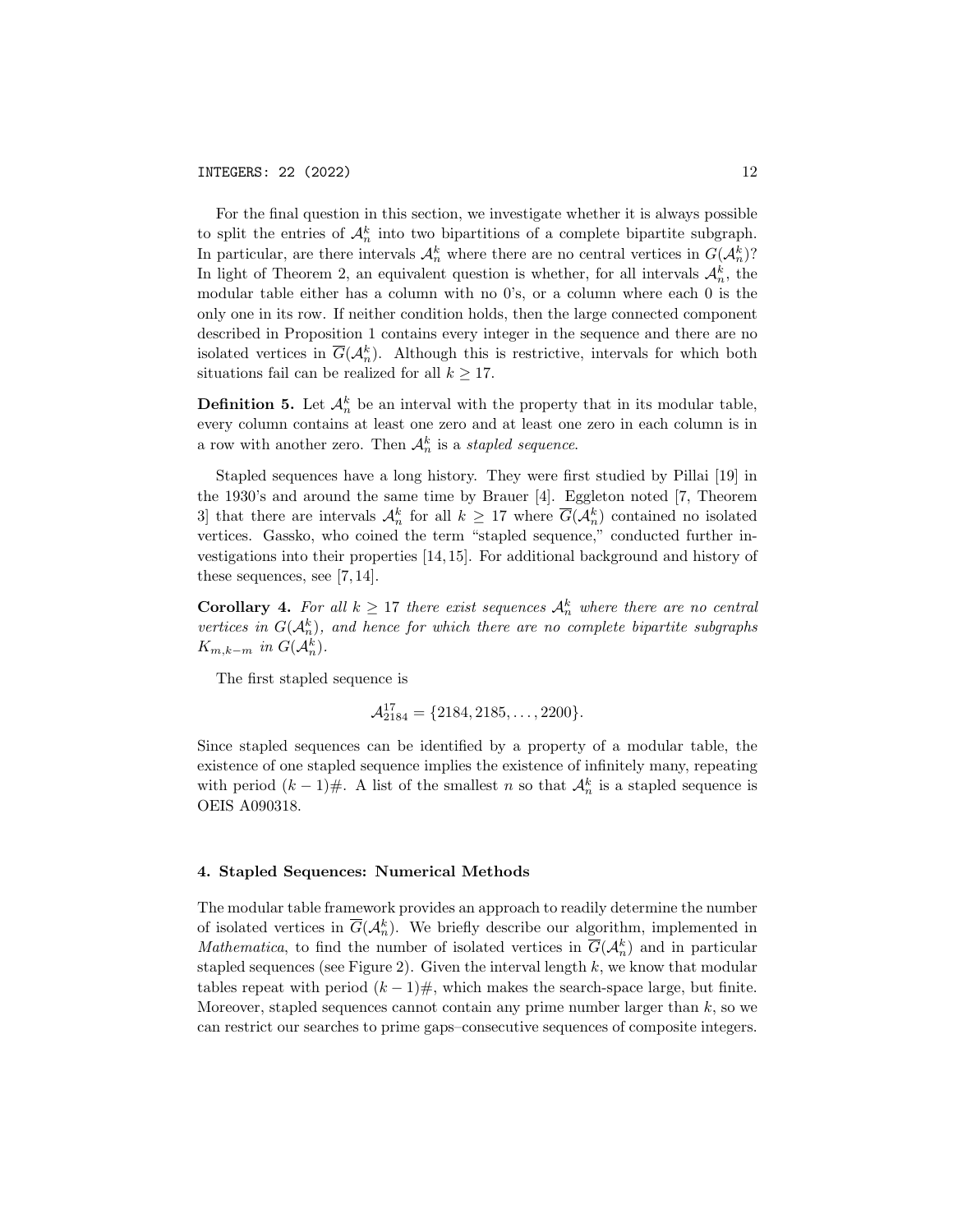We construct a modular table for every possible interval and then use the conditions on zeros described in Definition 5 to determine if the interval is a stapled sequence. We store only the interval's starting value, which is sufficient to reconstruct the entire interval given its length. Here are the basic steps of the algorithm.

## Stapled Sequence Search Algorithm

- 1. Set the interval length and determine the modular table period.
- 2. Determine the list of row primes needed to build the modular table.
- 3. Sequentially find the prime gaps larger than the interval length.
- 4. Construct a large modular table for the full length of the prime gap using only the primes less than the interval length.
- 5. Select sub-tables of adjacent columns to create modular tables of the correct size.
- 6. Check the placement of zeros in each sub-table to see if they satisfy the requirements of Definition 5.
- 7. Store the starting values of each stapled sequence found.

The reader interested in the actual code should contact the authors. We remark that our current implementation searches through the  $25\# = 23\# = 223.092.870$ total intervals of length 26 to find that 1750 are stapled sequences (see Table 2). The search takes about 12 minutes on a reasonably modern PC.

Using our code, we have found all stapled sequences of lengths 17 through 31 within a period. These data can be found in Table 2. The primorial growth rate given in Equation (1) implies the modular table period grows super-exponentially, which means that the search for all stapled sequences quickly becomes prohibitively difficult; we expect our algorithm to require about a week of computation to find all stapled sequences of length 32 within one period.

An interesting question to ask is how stapled sequences of different lengths may be related to one another. If a stapled sequence has even length  $2m$ , then it either starts or ends with an odd integer. In this case, the even integer adjacent to the odd endpoint can be included to make a stapled sequence of odd length  $2m+1$ . However, not every stapled sequence of odd length comes about in this manner, since this would imply that there are stapled sequences of length 16. Stapled sequences of odd length  $2m+1$  have endpoints of equal parity. If the interval has odd endpoints, then two additional even integers can be included to make a new stapled sequence of length  $2m+3$ . Gassko also noted that stapled sequences of prime length p naturally give rise to stapled sequences of length  $p + 1$  [14, Lemma 3.7].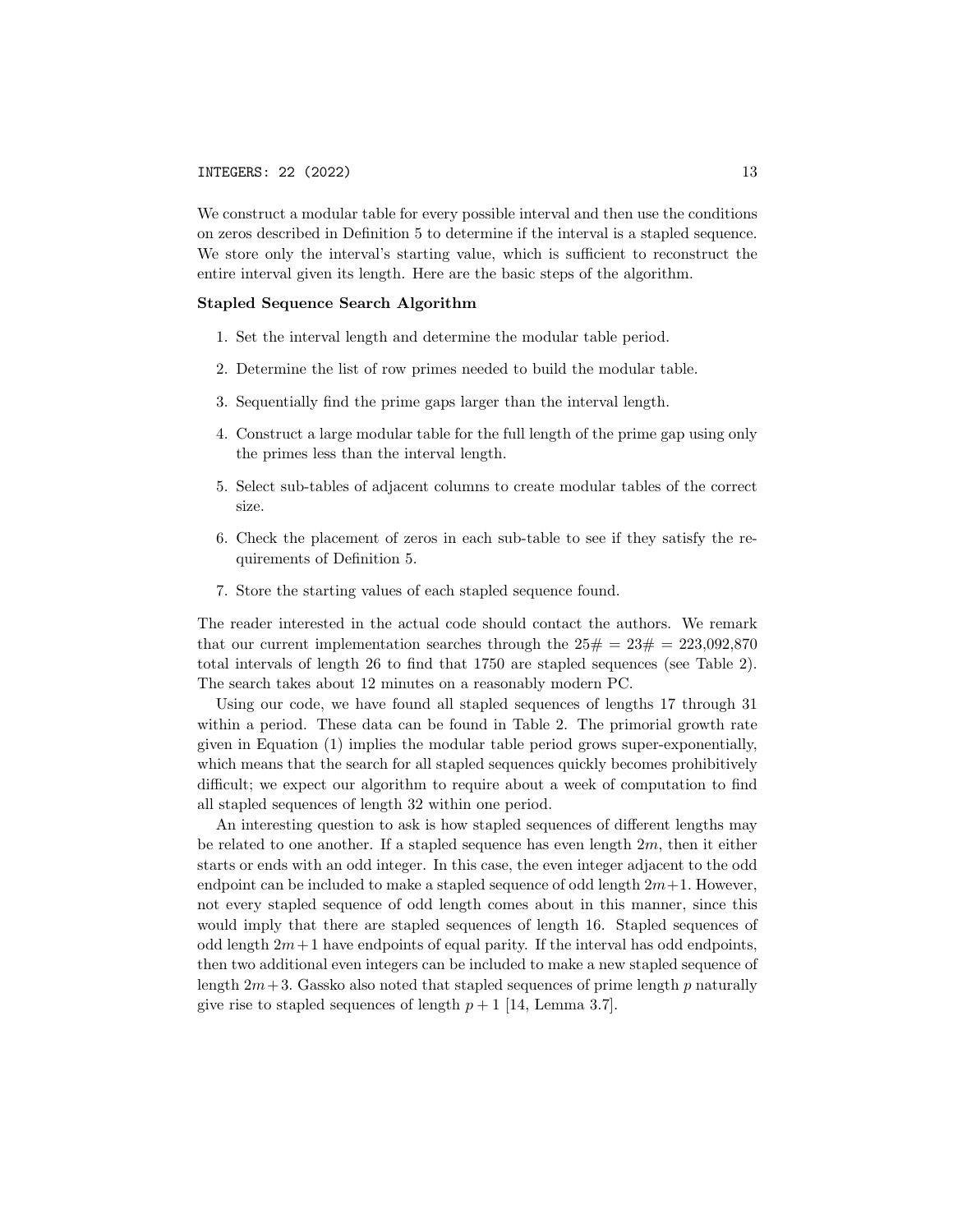| Interval length $(n)$ | Stapled sequence count | Period $((n-1)\#)$ |
|-----------------------|------------------------|--------------------|
| 17                    | 2                      | 30,030             |
| 18                    | 4                      | 510,510            |
| 19                    | 10                     | 510,510            |
| 20                    | 128                    | 9,699,690          |
| 21                    | 250                    | 9,699,690          |
| 22                    | 192                    | 9,699,690          |
| 23                    | 226                    | 9,699,690          |
| 24                    | 1916                   | 223,092,870        |
| 25                    | 2568                   | 223,092,870        |
| 26                    | 1750                   | 223,092,870        |
| 27                    | 1666                   | 223,092,870        |
| 28                    | 568                    | 223,092,870        |
| 29                    | 534                    | 223,092,870        |
| 30                    | 3772                   | 6,469,693,230      |
| 31                    | 4472                   | 6,469,693,230      |

Table 2: The number of stapled sequences within a period.

Given these observations, one might expect the number of stapled sequences to be monotonically increasing with the interval length  $k$ . A quick look at Table 2 shows this is not true. Gassko's observation about stapled sequences of lengths  $p$ and  $p+1$  does appear, although we note that the increase also coincides with a large increase in the length of the period. It is not even true that there must be more stapled sequences of length  $2m + 1$  than of length  $2m$ . For example, the number of stapled sequences decreases from interval lengths of 25 to 29, so in particular from 26 to 27 as well from 28 to 29. To see what can happen, consider the two intervals {771320, . . . , 771345} and {771321, . . . , 771346} of length 26. Both of these sets are stapled sequences that are sub-intervals of same stapled sequence of length 27, namely  $\{771320, \ldots, 771346\}$ . This is a situation where one stapled sequence contains two sub-intervals that are both stapled sequences. Eggleton [7] refers to this situation as a constellation. For the reader interested in learning more, we recommend [7] and [15].

## 5. Average Size of the Smallest Bipartition

In Section 3, we showed that the number of isolated vertices of  $\overline{G}(\mathcal{A}_n^k)$  with k fixed can take on a wide range of values (Corollaries 3 and 4, and Figure 2), and in general, can change significantly with  $n$  and  $k$  (Proposition 4). In other words, the shape of the most balanced maximal bipartite subgraph of  $G(A_n^k)$  varies widely with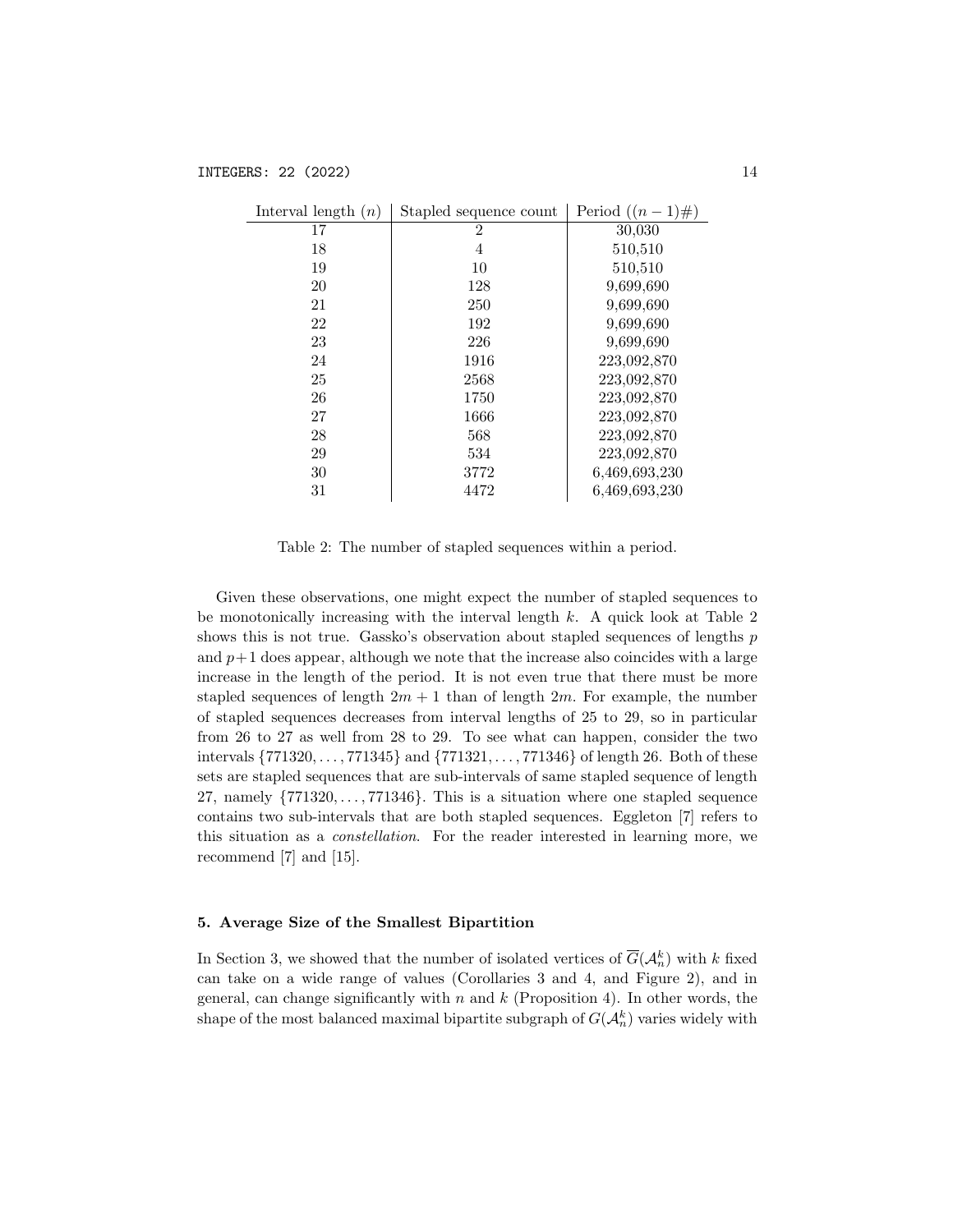$n$  and  $k$ . In this section, we will show that, despite this variation, we can still say something about the average number of central vertices in coprime graphs. More specifically, we will fix a value of  $k$  and determine the average number of isolated vertices in  $\overline{G}(\mathcal{A}_n^k)$  over an entire period, that is, as n ranges from 1 to  $(k-1)\#$ . We begin with some notation.

**Definition 6.** Denote the function  $f{r}(k)$  on integer values  $k \geq 2$  by

$$
\mathbf{fr}(k) = \prod_{p \leq k} \left( 1 - \frac{1}{p} \right),
$$

where the product is over primes less than or equal to  $k$ 

The function  $f(r)$ , which is a decreasing function of k, gives the fraction of integers coprime to a set of small primes in certain intervals starting at 1. This follows from a sieve result, and is the subject of the next lemma.

**Lemma 2.** Let  $p_r$  be a prime and  $N = p_r \#$ . Then for any  $m \leq p_r$ , there are  $N \texttt{fr}(m)$  integers in  $[1,N]$  that are coprime to  $\prod_{p_i \leq m} p_i$ .

*Proof.* Given  $m \leq p_r$ , let  $p_1, p_2, \ldots, p_i$  be the primes less than or equal to m, and note that N is evenly divisible by  $p_i \#$ . The size of the set of integers we are counting can be readily determined using an inclusion-exclusion argument:

$$
N - \sum_{j} \frac{N}{p_j} + \sum_{j,k} \frac{N}{p_j p_k} + \dots + (-1)^i \frac{N}{p_1 p_2 \cdots p_i}
$$
  
=  $N \left( 1 - \sum_{j} \frac{1}{p_j} + \sum_{j,k} \frac{1}{p_j p_k} + \dots + (-1)^i \frac{1}{p_1 p_2 \cdots p_i} \right)$   
=  $N \mathbf{f} \mathbf{r}(m)$ .

When  $m = p_r$ , Lemma 2 is the well-known result that the number of positive integers less than or equal to N and coprime to N is  $\varphi(N)$ , where  $\varphi$  is the standard Euler totient function.

**Proposition 5.** For a fixed interval length  $k$ , let  $S$  be the sum of all isolated vertices in  $\overline{G}(\mathcal{A}_n^k)$ , as n ranges over all values in  $[1,N]$ . Then

$$
kN\mathbf{fr}(k) \le S \le kN\mathbf{fr}(k/2).
$$

Proof. Theorem 1 provides two conditions where a vertex associated to a column number in the modular table corresponds to an isolated vertex. The first condition, when the column contains no 0, implies that the column number is coprime to

 $\Box$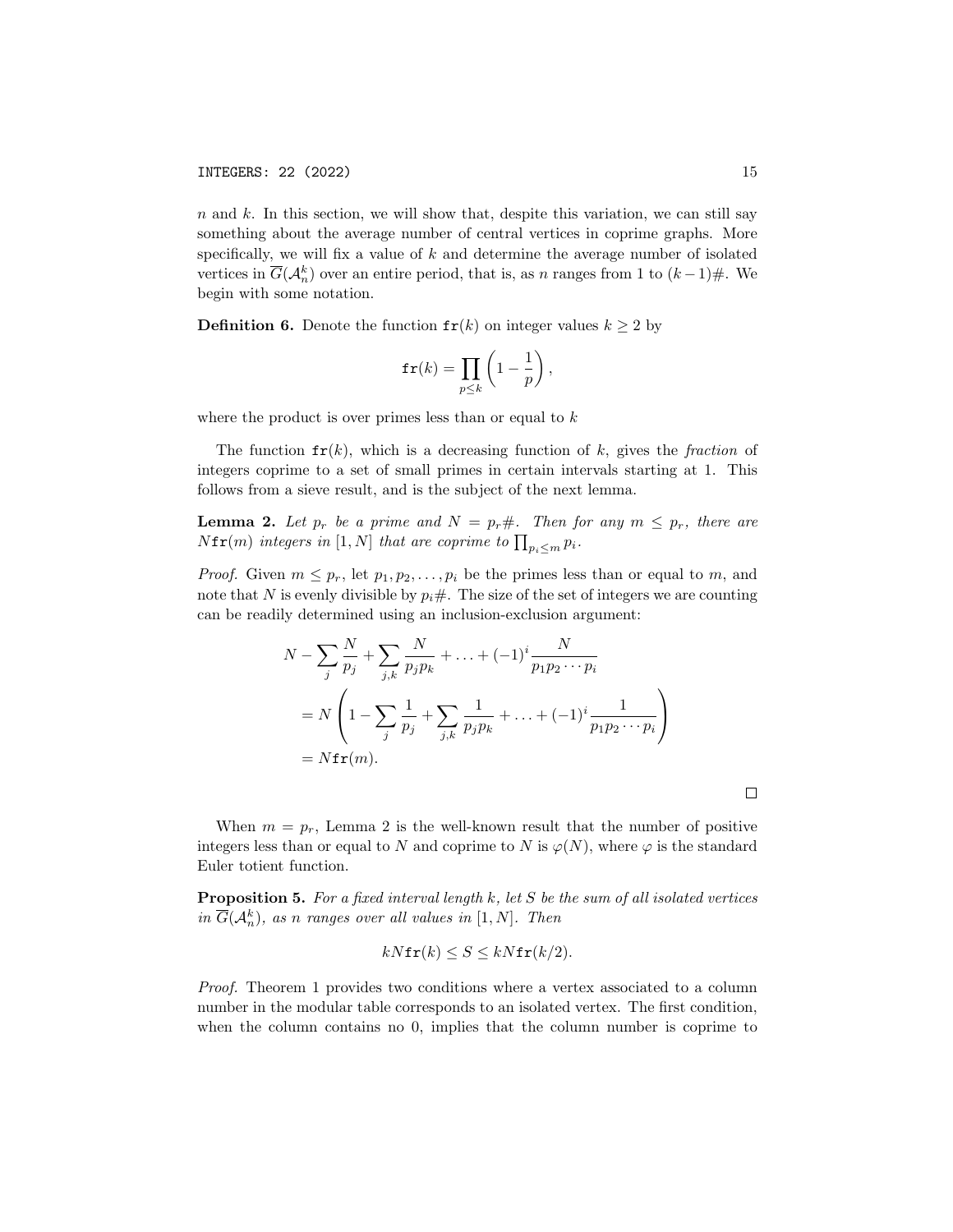$(k-1)\#$ . By the note after Lemma 2, there are  $\varphi((k-1)\#)$  such integers, each of which is a column number for a column with no 0 in  $k$  modular tables of length  $k$ . Therefore, such integers account for

$$
S_1 = k\varphi\left((k-1)\# \right) = kN\mathbf{fr}(k-1) \ge kN\mathbf{fr}(k)
$$
\n<sup>(3)</sup>

isolated vertices in  $G(A_n^k)$  over all intervals of length k over a full period, making  $S_1$  a lower bound for S, the total sum of isolated vertices.

To construct the upper bound, we add to  $S_1$  an estimate of the number of isolated vertices that arise from the second condition of Lemma 2, column numbers where each 0 in the column is the only one in its row. We denote this component of the sum by  $S_2$ . Let  $p_1, p_2, \ldots, p_r$  be an ordered list of primes less than k. By the condition on 0's, it is sufficient in the modular table to only consider rows with primes greater than  $\frac{k}{2}$ . By Bertrand's postulate [17, Theorem 8.7], we know that there is a smallest prime strictly between  $\frac{k}{2}$  and k, say  $p_j$ .

We stratify the count for  $S_2$ , adding one prime divisor at a time. By Lemma 2, the number of integers in [1, N] that are divisible by  $p_j$  but none of  $p_1, p_2, \ldots p_{j-1}$ is

$$
Nfr(p_{j-1}) - Nfr(p_j).
$$

In addition, when  $p_j \geq \frac{k}{2}$  there are  $2p_j - k$  modular tables of length k which have precisely one column number divisible by  $p_j$ . That is, there are as many as

$$
N\left(\mathbf{fr}(p_{j-1}) - \mathbf{fr}(p_j)\right)(2p_j - k) \tag{4}
$$

isolated vertices to be added to the  $S_2$  count that come from column numbers divisible by  $p_j$  but not primes  $p_1, \ldots, p_{j-1}$ . This is a likely overcount, since not all  $2p_j - k$  placements of  $p_j$  will necessarily result in isolated vertices; there could be another 0 in a row with prime label larger than  $p_j$  that is not the only 0 in its row.

We repeat this process for all primes from  $p_i$  to  $p_r$ , noting that the resulting sets of column numbers are disjoint and include all integers divisible by at least one of  $p_j, p_{j+1}, \ldots, p_r$  but not any of  $p_1, p_2, \ldots, p_{j-1}$ . Therefore,

$$
S_2 \leq N\left(\mathbf{fr}(p_{j-1}) - \mathbf{fr}(p_j)\right)(2p_j - k) + \cdots + N\left(\mathbf{fr}(p_{r-1}) - \mathbf{fr}(p_r)\right)(2p_r - k).
$$

We can replace  $2p_i - k$  with  $2p_r - k$  in each term, increasing the right-hand side and turning it into a telescoping sum. Using the fact that  $f(r(n))$  is a decreasing function and  $2p_r - k \leq k$ , we have the following upper bound for  $S_2$ :

$$
S_2 \le N \left( \mathbf{fr}(p_{j-1}) - \mathbf{fr}(p_j) \right) \left( 2p_r - k \right) + \dots + N \left( \mathbf{fr}(p_{r-1}) - \mathbf{fr}(p_r) \right) \left( 2p_r - k \right)
$$
  
\n
$$
\le N \left( \mathbf{fr}(p_{j-1}) - \mathbf{fr}(p_r) \right) \left( 2p_r - k \right)
$$
  
\n
$$
\le N \left( \mathbf{fr}(k/2) - \mathbf{fr}(k-1) \right) \left( 2p_r - k \right)
$$
  
\n
$$
\le kN \left( \mathbf{fr}(k/2) - \mathbf{fr}(k-1) \right). \tag{5}
$$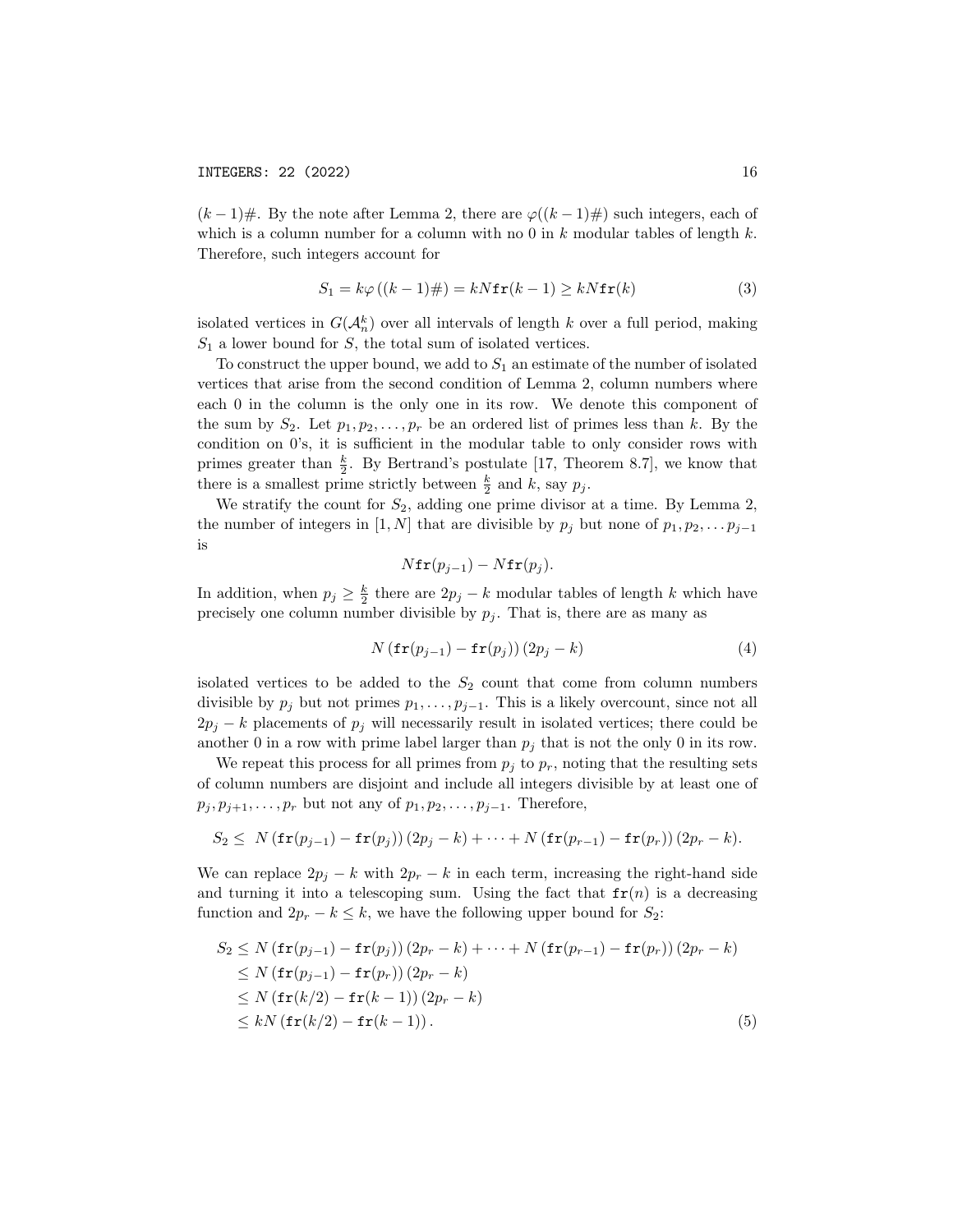INTEGERS: 22 (2022) 17

Therefore, the total sum of isolated vertices in coprime graphs, S, over an entire period that comes from both cases of Lemma 2 is bounded above by  $S_1 + S_2$ . By Equation (3) and Inequality (5),

$$
S_1 + S_2 \le kN \mathbf{fr}(k-1) + kN \Big(\mathbf{fr}(k/2) - \mathbf{fr}(k-1)\Big) = kN \mathbf{fr}(k/2).
$$

To finish the argument, we use Merten's third theorem.

**Theorem 4.** [5, Theorem 5.2.1] Let  $\gamma$  be the Euler-Mascheroni constant. Then

$$
\prod_{p\leq n}\left(1-\frac{1}{p}\right)=\frac{e^{-\gamma}}{\log n}\left(1+O\left(\frac{1}{\log n}\right)\right).
$$

**Theorem 5.** Given a fixed interval length  $k$ , the average number of isolated vertices in  $\overline{G}(\mathcal{A}_n^k)$ —equivalently the number of central vertices of  $G(\mathcal{A}_n^k)$ —over the the interval [1, N] grows as  $\frac{k}{\ln k}e^{-\gamma}$ .

Proof. We apply Merten's theorem to the upper and lower bounds for the sum S in Proposition 5. For the lower bound,

$$
kN\mathbf{fr}(k) = kN\frac{e^{-\gamma}}{\log k}\left(1 + O\left(\frac{1}{\log k}\right)\right).
$$

For the upper bound,

$$
kN\mathbf{fr}(k/2) = kN\frac{e^{-\gamma}}{\log(k/2)}\left(1 + O\left(\frac{1}{\log(k/2)}\right)\right).
$$

However,

$$
\frac{1}{\log(k/2)} = \frac{1}{\log k} \left( 1 + O\left(\frac{1}{\log k}\right) \right).
$$

This implies that both bounds have the same growth function. We average over the entire period by dividing both bounds by N, and the result follows.  $\Box$ 

In the context of Section 3, Theorem 5 also provides a statement about a lower bound on the average size of the largest complete subgraph of  $G(A_n^k)$  as well as the average size of the smaller bipartition in complete bipartite subgraphs of  $G(A_n^k)$ .

Acknowledgement. It is our pleasure to acknowledge Wil Hubert ('18, United States Air Force Academy), whose senior capstone project and early investigations initiated many of the ideas and directions taken in this paper.